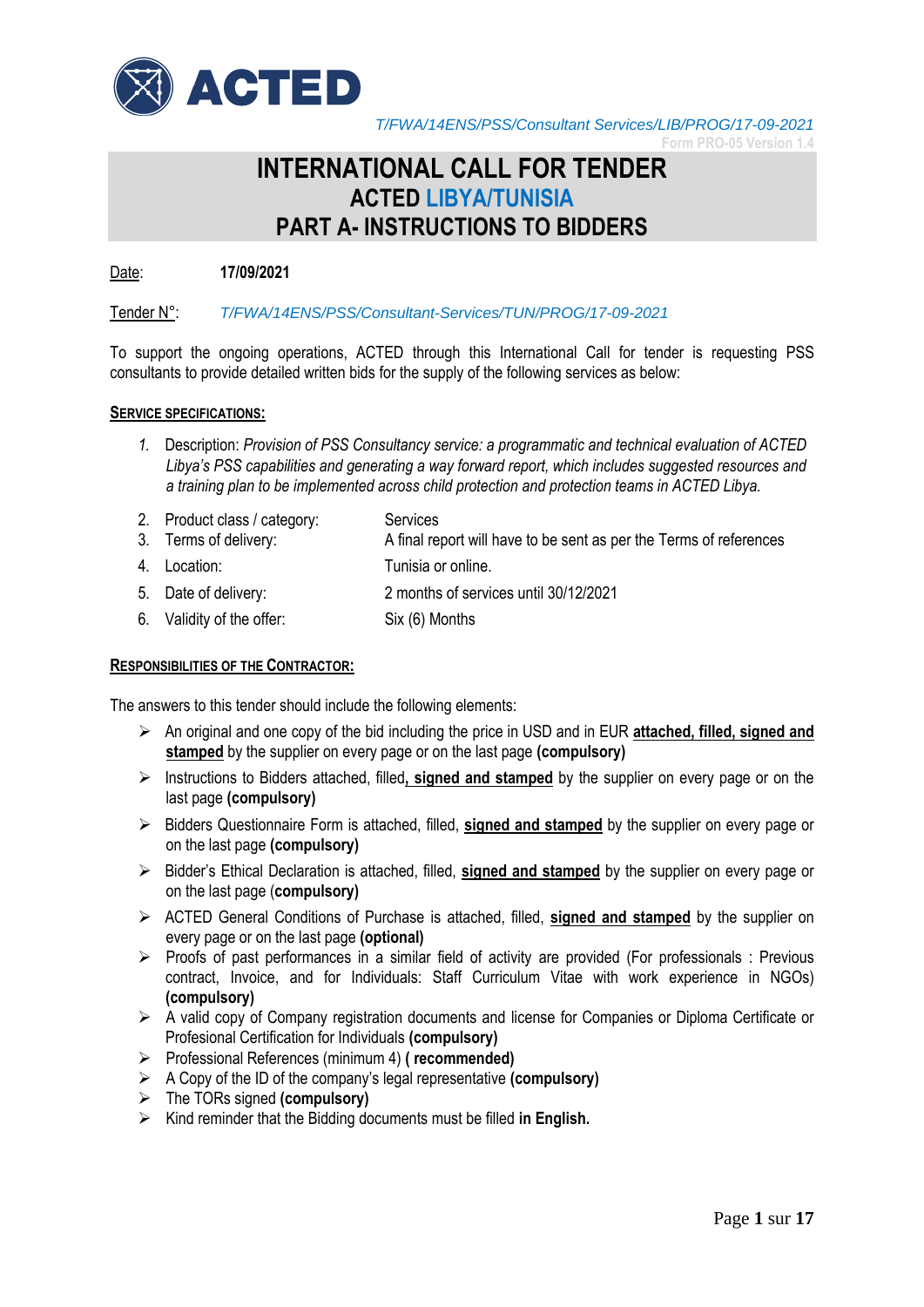

# **GENERAL CONDITIONS:**

- 1. The **closing date** of this tender is fixed on **1/10/2021 at 5.00PM** (Tunisian local time**)** to be submitted by email to [libya.tender@acted.org](mailto:libya.tender@acted.org) Cc: [tender@acted.org](mailto:tender@acted.org) with the mention " *T/FWA/14ENS/PSS/Consultant Services/TUN/PROG/17-09-2021- Not to be opened before 1/10/2021"* as the subject of the email.
- 2. Bidders are requested to fill in, sign, stamp and return all pages or only the last page of Instructions to bidders, Offer Form, bidder's questionnaire, Ethical Declaration and bidder's checklist according to ACTED format below.
- 3. Tenderers will sign and return all pages of the Terms of reference of the Consultant Service for which they apply.
- 4. The tender opening session is fixed in *01/11/2021 at 4:00 PM Libya time*
- 5. The offer to the call for tender will not result in the award of a contract.
- 6. Unsealed envelope and late offers will not be considered.
- 7. ACTED will not be responsible for any costs or expenses incurred by the Bidders in connection with the preparation and submission of the bids to ACTED
- 8. To ensure that funds are used exclusively for humanitarian purposes and in accordance with donors' compliance requirements, all contract offers are subject to the condition that contractors do not appear on anti-terrorism lists, in line with ACTED's anti-terrorism policy. To this end, ACTED reserves the right to carry out anti-terrorism checks on contractor, its board members, staff, volunteers, consultants, financial service providers and sub-contractor.

#### **SPECIFIC CONDITIONS:**

- 1. The offers must be submitted in **English** and prices must be expressed in **USD and EUR with all taxes included**.
- 2. Duration of the contract will be until 31/03/2022
- 3. A copy of the legal representative ID has to be provided with the tender documents.
- 4. All suppliers will receive a written notice after the selection process either a rejection notice if their offer hasn't been preselected, or a preselection notice in case their offer has been preselected
- 5. The payment will be made by bank transfer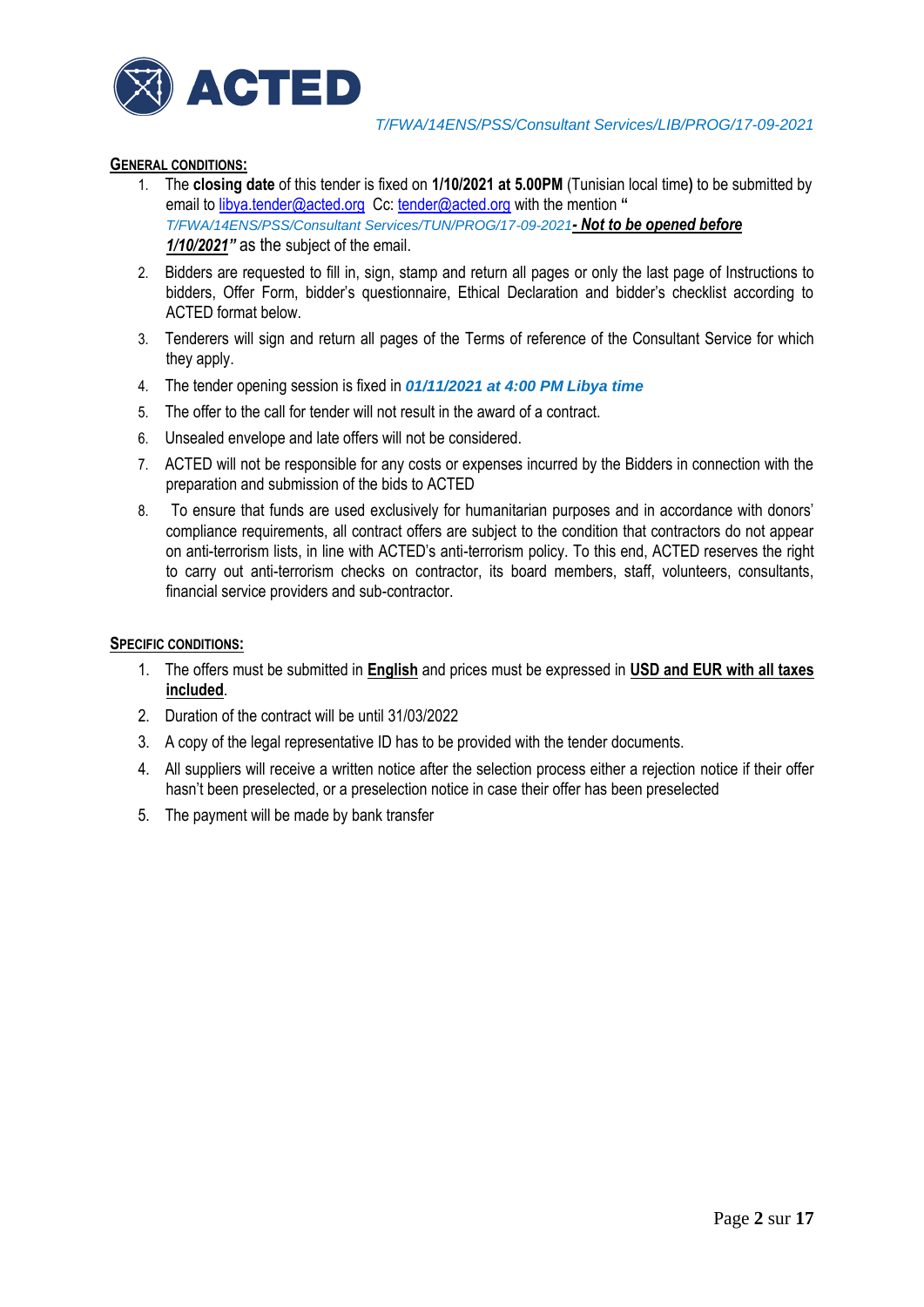

# **SELECTION CRITERIA:**

- Method:
- i. Suppliers will be first ranked by price from the cheapest to the more expensive.
- ii. Pass/fail: ranked by price, the suppliers will be technically reviewed following a pass/fail method. For each criterion, it will be stated whether the offer or the supplier matches ACTED requirements and expectations (PASS) or does not (FAIL). The cheapest supplier to pass all technical criteria for each batch will be awarded a contract. If the cheapest fail the technical criteria check, ACTED will pass to the second cheapest and so on.
- Technical criteria

| <b>CRITERION</b>      | <b>PASS</b>                                                                                                                                                                                                                                                                                                                                                       | <b>FAIL</b>                                                                                                                                                                                                                                                                                                                                                                                                                                       |
|-----------------------|-------------------------------------------------------------------------------------------------------------------------------------------------------------------------------------------------------------------------------------------------------------------------------------------------------------------------------------------------------------------|---------------------------------------------------------------------------------------------------------------------------------------------------------------------------------------------------------------------------------------------------------------------------------------------------------------------------------------------------------------------------------------------------------------------------------------------------|
| Experience            | 3-5 years' experience in humanitarian<br>development or similar organizations with<br>direct experience working on PSS<br>programming; working directly on providing<br>PSS to people having mild or high level of<br>distress, including children                                                                                                                | The Company/individual cannot provide any proof<br>of past experience;<br>The past experience provides testimony of bad past<br>experience                                                                                                                                                                                                                                                                                                        |
| Time<br>οf<br>payment | At least thirty (30) days after signature of<br>service completion certificate                                                                                                                                                                                                                                                                                    | Less than thirty (30) days after signature of service<br>completion certificate.<br>Any advance payment                                                                                                                                                                                                                                                                                                                                           |
| Capacity              | The PSS specialist should have knowledge<br>and practical skills to support the<br>psychosocial support workers and the PSS<br>Specialist in the field to carry out focused<br>psychosocial support activities with children<br>experiencing psychosocial difficulties,<br>including emotional difficulties resulting from<br>the conflict and COVID-19 pandemic. | The company doesn't have the capacity within two<br>months to do:<br>1 evaluation report (where needs for staff training<br>are identified)<br>1 PSS capacity building curriculum gender and age<br>sensitive (6 to 18 years old)<br>1 baseline assessment for PSS<br>1 guideline for minimum standards for focused and<br>non-focused PSS interventions<br>3 AME tools developed in order to assess the<br>impact of PSS/recreational activities |

*NOTE: ACTED adopts a zero tolerance approach towards corruption and is committed to respecting the highest standards in terms of efficiency, responsibility and transparency in its activities. In particular, ACTED has adopted a participatory approach to promote and ensure transparency within the organization and has set up a Transparency focal point (Transparency Team supervised by the Director of Audit and Transparency) via a specific e-mail address*. *As such, if you witness or suspect any unlawful, improper or unethical act or business practices (such as soliciting, accepting or attempting to provide or accept any kickback) during the tendering process, please send an e-mail to [transparency@acted.org.](mailto:transparency@acted.org)*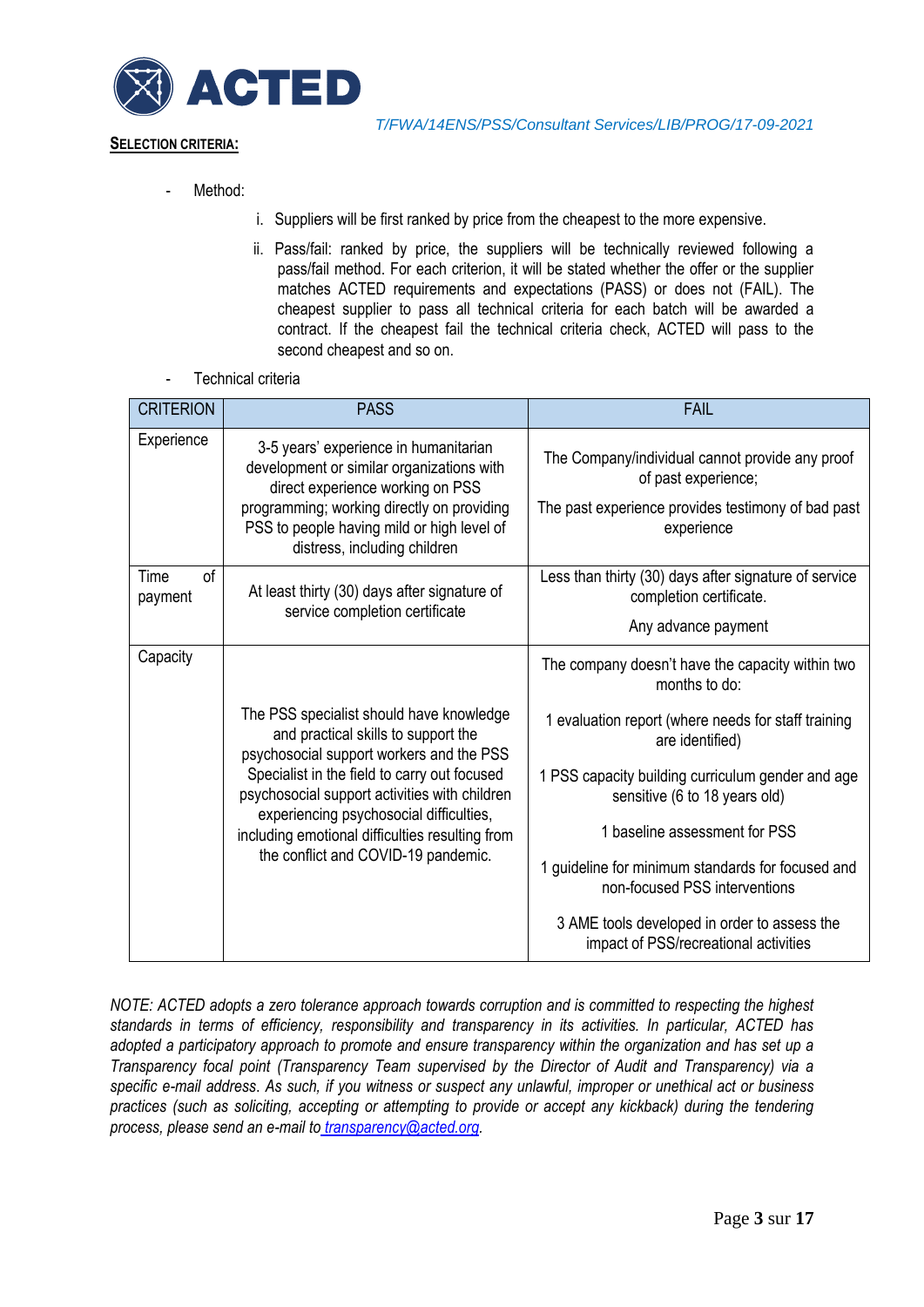

| I undersigned,<br>National Call for Tender. | the Bidder, agree with the instructions and general conditions of this |
|---------------------------------------------|------------------------------------------------------------------------|
| Name of Bidder's Authorized Representative: |                                                                        |
| Authorized signature and stamp:             |                                                                        |
| Date:                                       |                                                                        |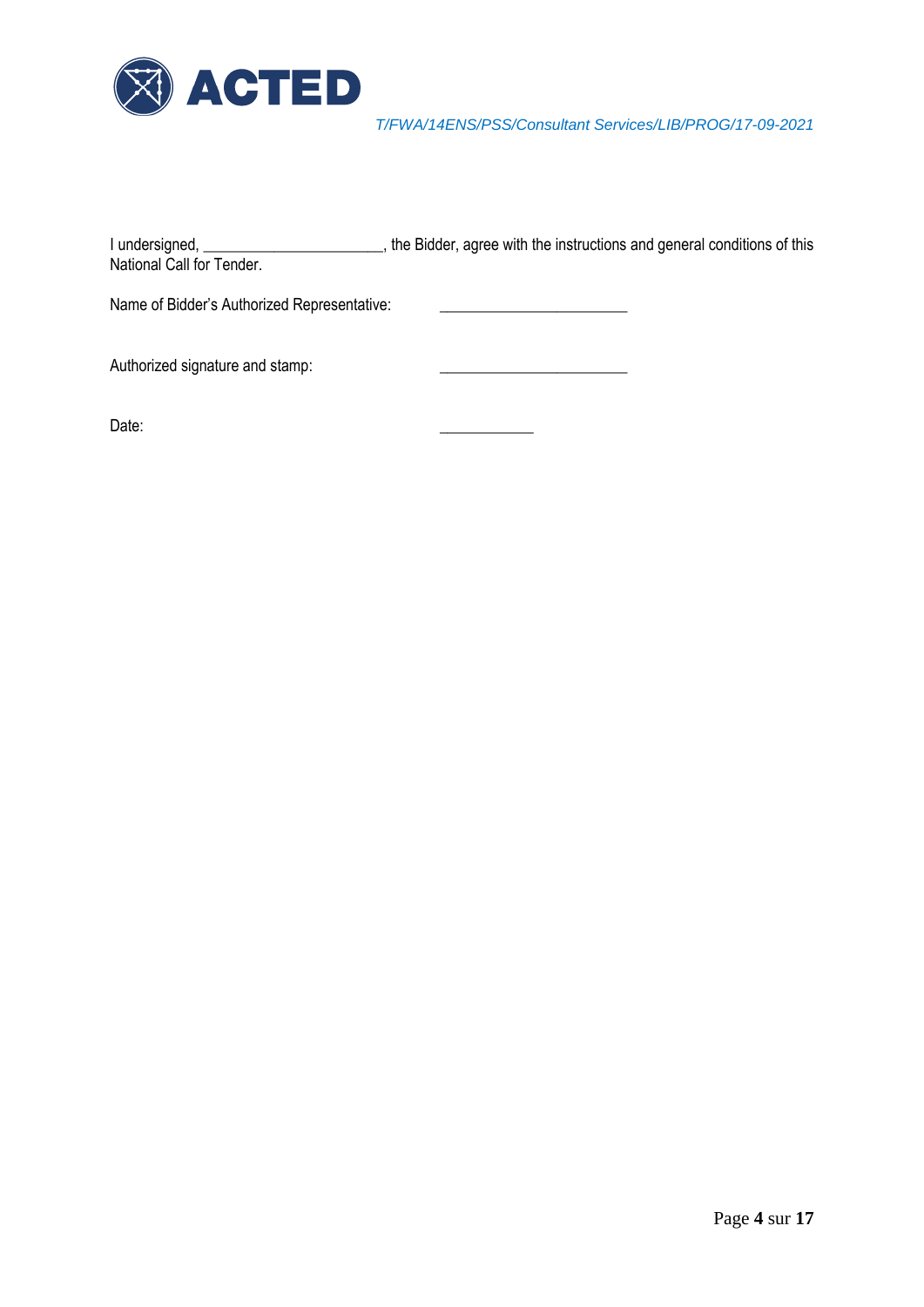

**Form PRO-06 Version 1.3**

# **PART B- OFFER FORM ACTED Libya/Tunisia**

|  | Date: |  | (to be filled by the supplier) |
|--|-------|--|--------------------------------|
|--|-------|--|--------------------------------|

Tender N°: *T/FWA/14ENS/PSS/Consultant-Services/TUN/PROG/17-09-2021*

#### **To be Filled by Bidder (COMPULSORY)**

|    |    | Company Name:                             |             |                                                  |  |
|----|----|-------------------------------------------|-------------|--------------------------------------------------|--|
| 2. |    | Company Authorized Representative Name: ( |             |                                                  |  |
| 3. |    | Company Registration No:                  |             |                                                  |  |
|    |    |                                           |             | No/Country/ Ministry                             |  |
| 4. |    | <b>Company Specialization:</b>            |             |                                                  |  |
| 5. |    | Mailing Address:                          |             |                                                  |  |
|    |    |                                           |             | Country/Governorate./City/St name/Shop-Office No |  |
|    | a. | <b>Contact Numbers:</b>                   | (Land Line: | / Mobile No:                                     |  |
|    | b. | E-mail Address:                           |             |                                                  |  |

I undersigned \_\_\_\_\_\_\_\_\_\_\_\_\_\_\_\_\_\_\_\_\_\_\_\_\_\_\_\_\_\_\_\_\_\_\_\_\_\_\_\_\_\_\_\_\_\_\_\_\_\_\_\_\_\_\_\_\_\_\_\_\_\_\_\_\_\_\_\_\_\_\_\_\_\_\_\_, agree to provide ACTED, non-profit NGO, with items answering the following specifications, according to the general conditions and responsibilities that I engage myself to follow.

**PLEASE FILL IN THE FOLLOWING TABLE, KNOWING THAT THE NUMBER OF WORKING DAYS CAN CHANGE :**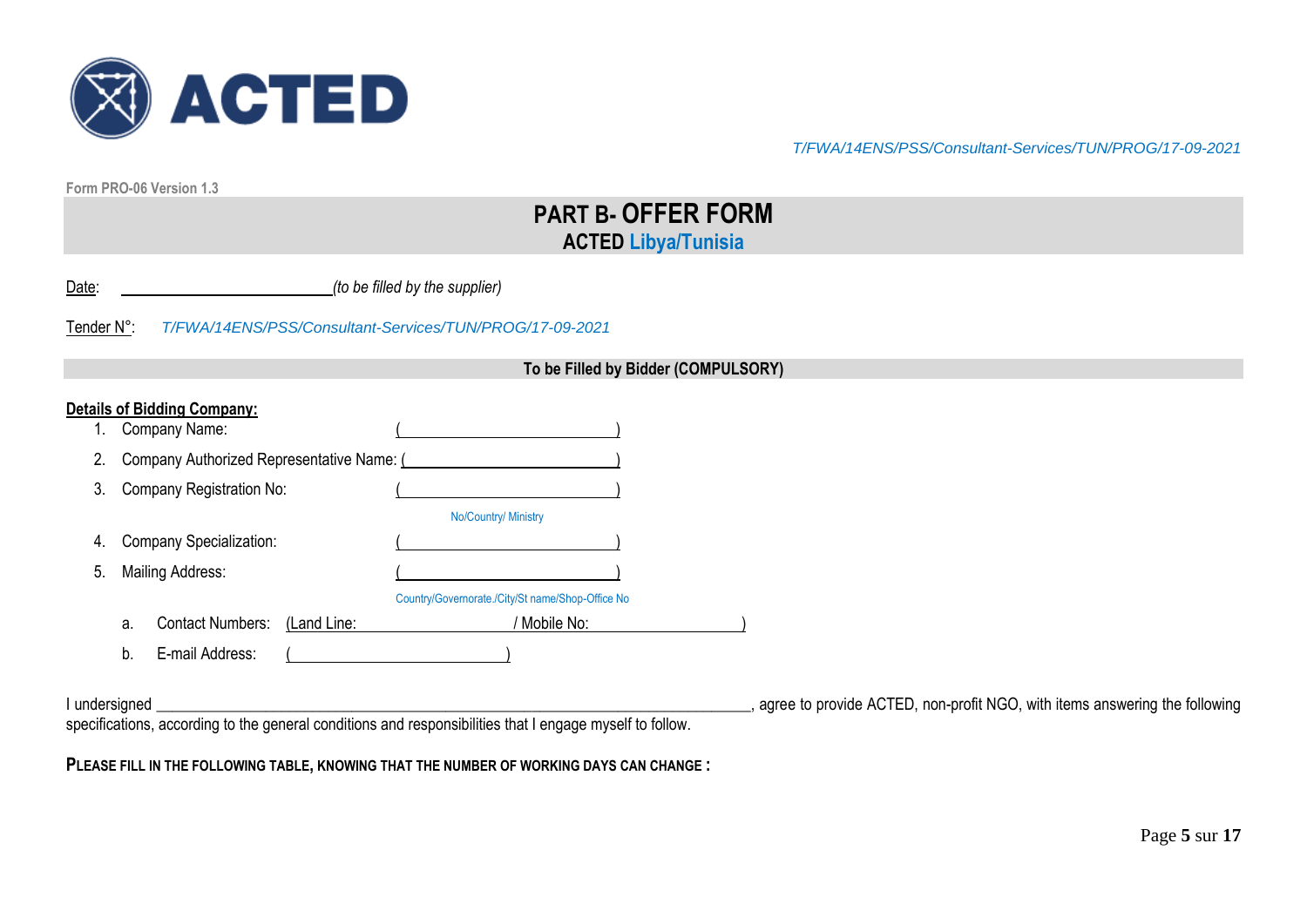

The main objective of the Psychosocial Consultant, as a part of a Child Protection project, is to provide specific support to the project in order to improve the competences of all Psychosocial Workers, PSS Facilitator and community mobilizers who are supporting conflict affected children and families through Psychosocial Support Activities and case management services in targeted areas and schools.

The objective of this position is to support in adapting and integrating the needs identified in the CP Assessment to the recreational and PSS package as well as support in adapting the PSS Assessment tool of UNICEF's SoPs on Baity Centres to the specific context of Derna.

Furthermore, the Psychosocial Consultant will be responsible for conducting a programmatic and technical evaluation of ACTED Libya's PSS capabilities and generating a way forward report, which will ensure tools and trainings are adapted and created based on the needs identified.

| No. | <b>Item Specifications &amp; product</b><br>stage        | <b>Supplier's Specification</b><br>(if different) | <b>Measuring</b><br>Unit | <b>Quantity</b> | Unit Price EUR | <b>Unit Price USD</b> |
|-----|----------------------------------------------------------|---------------------------------------------------|--------------------------|-----------------|----------------|-----------------------|
|     | Provision of PSS Services (Refer<br>to the annexed TORs) |                                                   | Days                     |                 |                |                       |

#### **BIDDER'S COMMENTS/REMARKS:**

| <b>BIDDER'S TERMS AND CONDITIONS:</b>       |              |                                                                          |
|---------------------------------------------|--------------|--------------------------------------------------------------------------|
|                                             |              | (recommended: 6 months or more)                                          |
| 2. Terms of delivery:                       | From Days to | Days after receiving call from ACTED staff. (5 working days recommended) |
| 3. Terms of payment:                        |              | (within 30 days after completion of work recommended)                    |
| Name of Bidder's Authorized Representative: |              |                                                                          |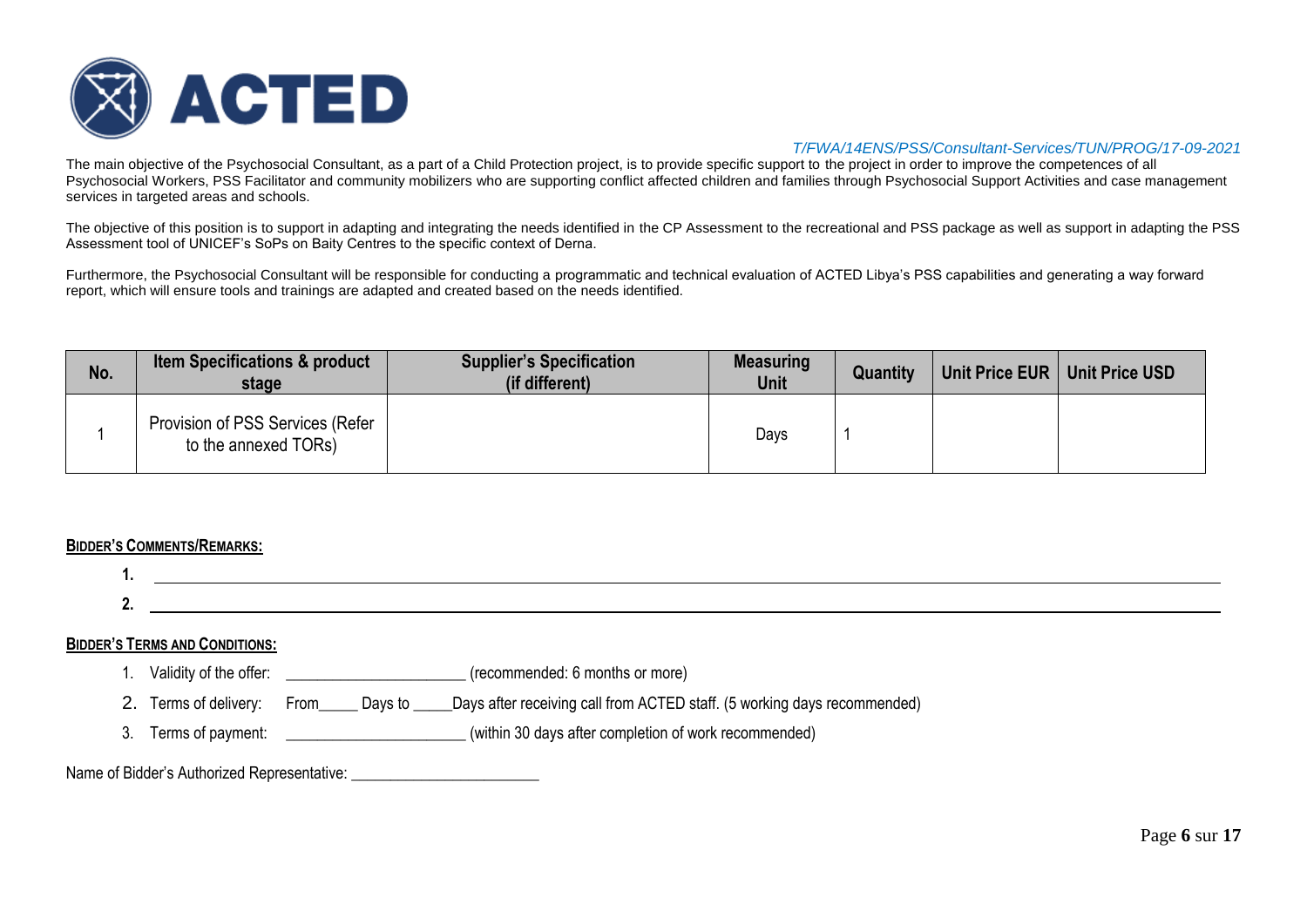

Authorized signature and stamp:

*T/FWA/14ENS/PSS/Consultant-Services/TUN/PROG/17-09-2021*

Date: \_\_\_\_\_\_\_\_\_\_\_\_\_\_\_\_\_\_\_\_\_\_\_\_

*NB: in case of Request for Tender, please attach the service proposal to the present offer form*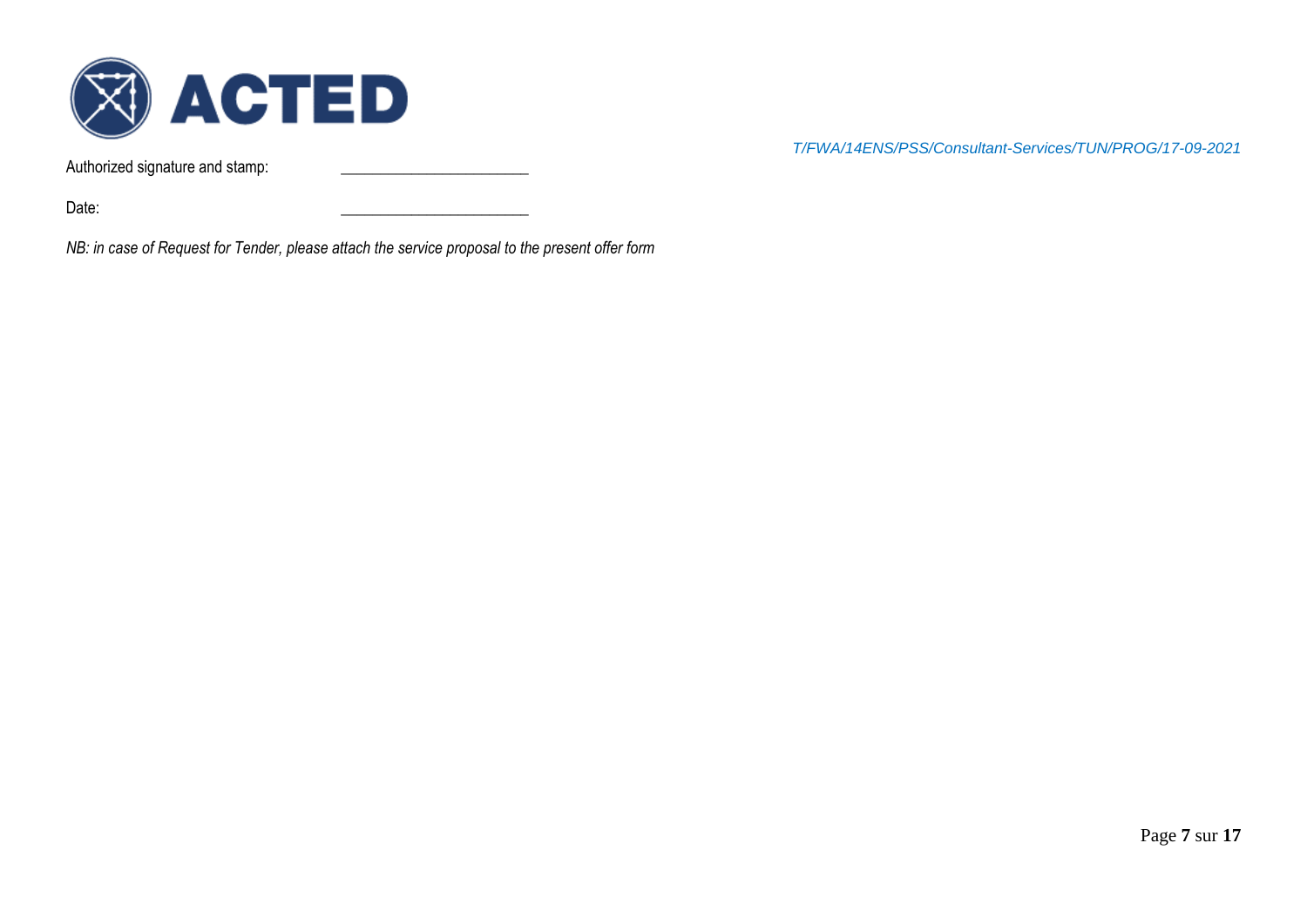

Form PRO-06-02 Version 1.3

# **PART D- BIDDER'S QUESTIONNAIRE ACTED Tunisia/Libya**

Date: *(to be filled by the supplier)*

| <b>PART I: INFORMATION</b>                                         |                                                                                                  |                                                     |  |  |  |  |  |
|--------------------------------------------------------------------|--------------------------------------------------------------------------------------------------|-----------------------------------------------------|--|--|--|--|--|
| A. Company Details and General Information                         |                                                                                                  |                                                     |  |  |  |  |  |
| Name of Company                                                    |                                                                                                  | <b>Trading As</b>                                   |  |  |  |  |  |
| Address (headquarters)                                             |                                                                                                  | Telephone                                           |  |  |  |  |  |
| Zip Code (headquarters)                                            |                                                                                                  | Fax                                                 |  |  |  |  |  |
| City (headquarters)                                                |                                                                                                  | E-mail address 1                                    |  |  |  |  |  |
| PO Box                                                             |                                                                                                  | E-mail address 2                                    |  |  |  |  |  |
| Country (headquarters)                                             |                                                                                                  | Website address                                     |  |  |  |  |  |
| Parent Company or name of<br>owner                                 |                                                                                                  | Subsidiaries/Associates/<br>Overseas Representative |  |  |  |  |  |
| Sales Person's Name                                                |                                                                                                  | Sales Person's Position                             |  |  |  |  |  |
| Sales Person's phone                                               |                                                                                                  | Sales Persons' E-mail                               |  |  |  |  |  |
|                                                                    | Management of the company: CEO, Executive Director, Deputy Director, President or Vice-President |                                                     |  |  |  |  |  |
| Name (as in passport or other government-<br>issued photo ID)      |                                                                                                  | Date of birth (mm/dd/yyyy)                          |  |  |  |  |  |
| Government-issued photo Identification<br>Document (ID) number     |                                                                                                  | type of ID                                          |  |  |  |  |  |
| ID country of issuance                                             |                                                                                                  | Rank or title in organization                       |  |  |  |  |  |
| Other names used (nicknames or<br>pseudonyms not listed as "Name") |                                                                                                  | Gender (e.g. male, female)                          |  |  |  |  |  |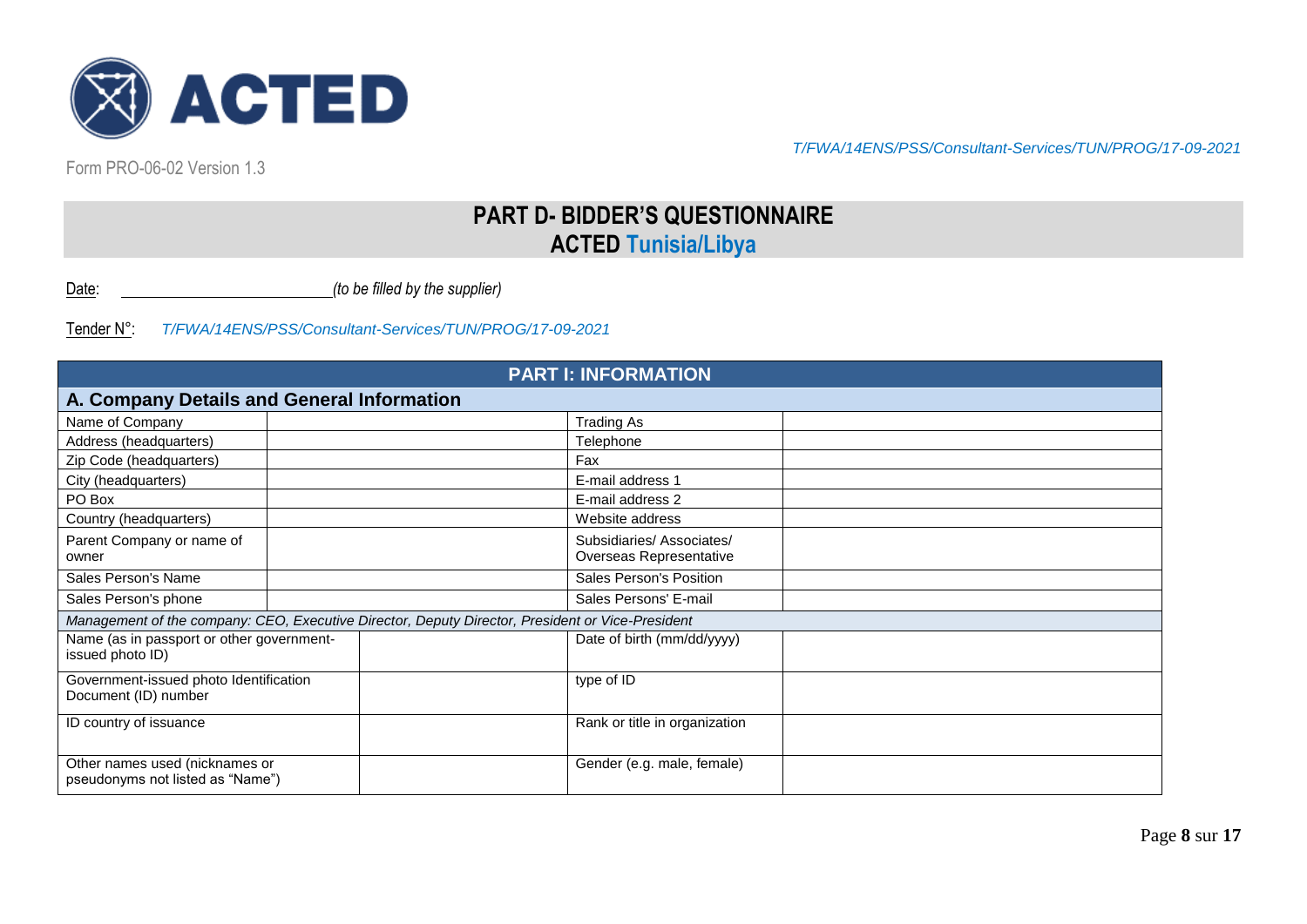

| T/FWA/14ENS/PSS/Consultant-Services/TUN/PROG/17-09-2021 |  |
|---------------------------------------------------------|--|
|---------------------------------------------------------|--|

| Current employer and job title:                                  |                   |                          |                   | Occupation                                                    |              |                       |
|------------------------------------------------------------------|-------------------|--------------------------|-------------------|---------------------------------------------------------------|--------------|-----------------------|
| Address of residence                                             |                   |                          |                   | Citizenship(s)                                                |              |                       |
| Province/Region                                                  |                   |                          |                   | E-mail addresses                                              |              |                       |
| Is the individual a U.S. citizen or legal<br>permanent resident? |                   | $\Box$ Yes               | $\sqcap$ No       | Professional Licenses - State<br><b>Issued Certifications</b> |              |                       |
| Company's staff & insurance                                      |                   |                          |                   |                                                               |              |                       |
| No. Full Time Employees:                                         |                   |                          |                   | Employee average work wage per hour:                          |              |                       |
| % of Men to Women:                                               |                   |                          |                   | Any employee(s) with relatives working with ACTED?            |              | Yes<br>Nc             |
| No. of Children:                                                 |                   |                          |                   | Legal minimum wage paid?                                      |              |                       |
| In what capacity?                                                |                   |                          |                   | Paid vacations are offered?                                   |              | ∏Yes<br>- INc         |
| What are their ages?                                             |                   |                          |                   | Are flexible working hours offered?                           |              | $\Box$ Yes $\Box$ Nc  |
| Name of insurance company:                                       |                   |                          |                   | $\Box$ Yes $\Box$ No<br>Staff covered by health insurance?    |              |                       |
| Description of the Company                                       |                   |                          |                   |                                                               |              |                       |
|                                                                  | Manufacturi       |                          |                   | <b>Authorised Agent</b>                                       | Trader       |                       |
| Type of Business (multiple<br>choices possible):                 |                   | Consulting Company       |                   | Other (Please Specify                                         |              |                       |
| Sector of Business (multiple<br>choices possible):               | <b>Goods/Supp</b> |                          | Services          | Equipment                                                     | <b>Works</b> | Other (Please Specify |
| Year Established:                                                |                   |                          |                   | Country of registration:                                      |              |                       |
| Licence number:                                                  |                   |                          |                   | Valid until:                                                  |              |                       |
| Working languages:                                               |                   | <b>English</b><br>Arabic | Erench<br>Chinese | Spanish<br>Dther (Please Specify)                             | Russian      |                       |
| Technical documents available                                    |                   | English<br>Arabic        | French<br>Chinese | <b>Spanish</b><br>Dther (Please Specify)                      | Russian      |                       |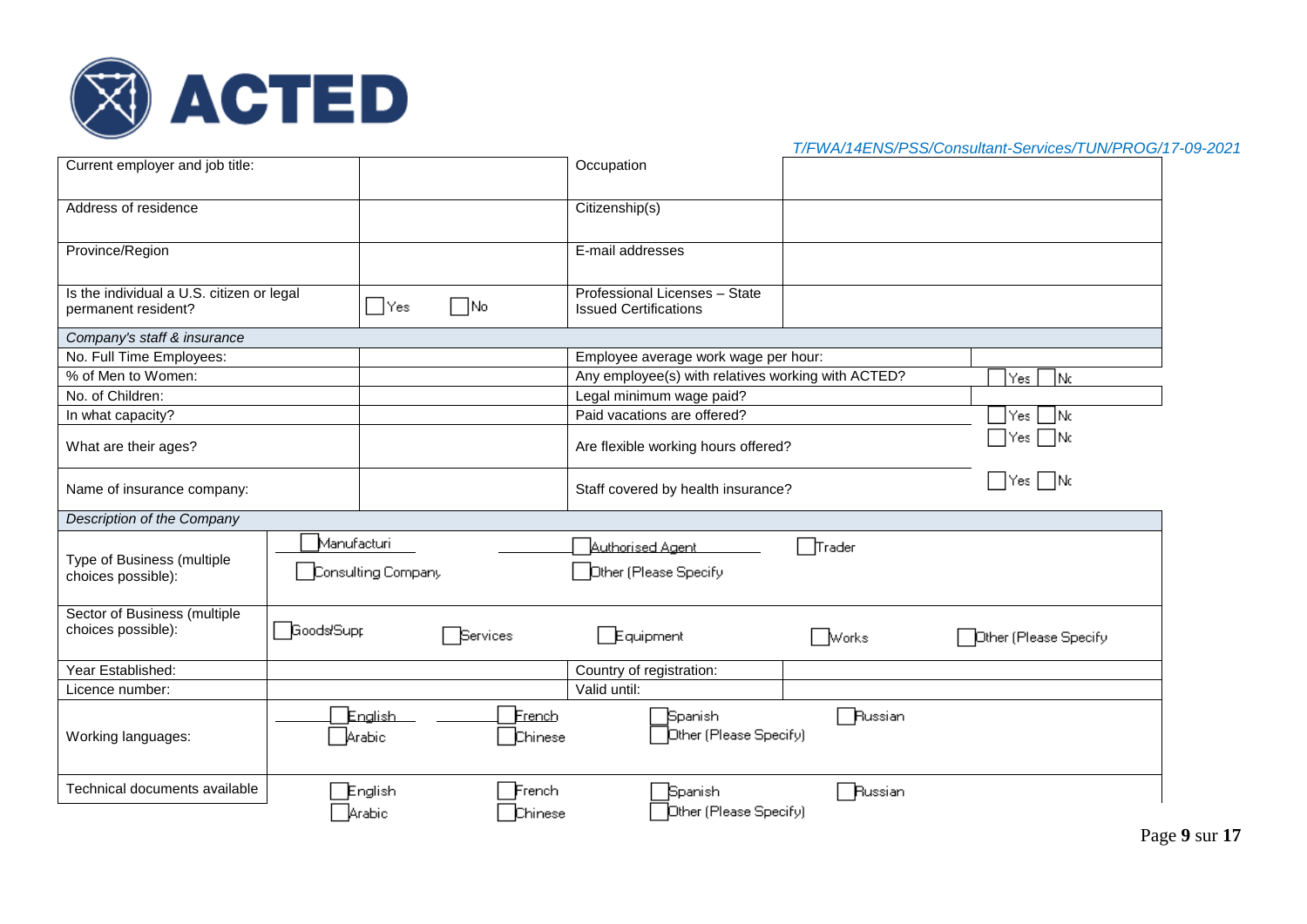

| in:                                                                                                       |                |              |                                |               |              |                    |  |
|-----------------------------------------------------------------------------------------------------------|----------------|--------------|--------------------------------|---------------|--------------|--------------------|--|
| <b>B. Financial Information</b>                                                                           |                |              |                                |               |              |                    |  |
| VAT Number:                                                                                               |                |              | Tax Number:                    |               |              |                    |  |
| <b>Bank Name:</b>                                                                                         |                |              | <b>Bank Account Number:</b>    |               |              |                    |  |
| <b>Bank Address:</b>                                                                                      |                |              | Account Name:                  |               |              |                    |  |
| Swift/BIC number:                                                                                         |                |              | <b>Standard Payment Terms:</b> |               |              |                    |  |
|                                                                                                           |                |              |                                | Yes<br>$\sim$ | $\square$ No |                    |  |
| Has the company been audited in the last 3 years?                                                         |                |              |                                |               |              |                    |  |
| Please attach a copy of the company's most recent Annual or Audited Financial Report                      |                |              |                                | Attached      |              |                    |  |
| Annual Value of Total Sales for the last 3 Years:                                                         |                |              |                                |               |              |                    |  |
| Year:<br>Annual Value of Export Sales for the last 3 years                                                | USD:           | Year:        | USD:                           | Year:         | USD:         |                    |  |
| Year:                                                                                                     | USD:           | Year:        | USD:                           | Year:         | USD:         |                    |  |
| <b>C. Experience</b>                                                                                      |                |              |                                |               |              |                    |  |
| Companie's recent business with ACTED and/or other International Aid Agencies or United Nations Agencies: |                |              |                                |               |              |                    |  |
| Organisation                                                                                              | Contact person | Phone/E-mail | Goods/Works/Services           | Value (USD)   | Year         | <b>Destination</b> |  |
| $\mathbf{1}$                                                                                              |                |              |                                |               |              |                    |  |
| $\overline{c}$                                                                                            |                |              |                                |               |              |                    |  |
| 3                                                                                                         |                |              |                                |               |              |                    |  |
| 4                                                                                                         |                |              |                                |               |              |                    |  |
| 5                                                                                                         |                |              |                                |               |              |                    |  |
|                                                                                                           |                |              |                                |               |              |                    |  |
| What is your company's main area of expertise?                                                            |                |              |                                |               |              |                    |  |
| What is your company's business coverage area?<br>Restricted to (specify location<br>National             |                |              |                                |               |              |                    |  |
| To which countries has your company exported and/or managed<br>projects in the last 3 years?              |                |              |                                |               |              |                    |  |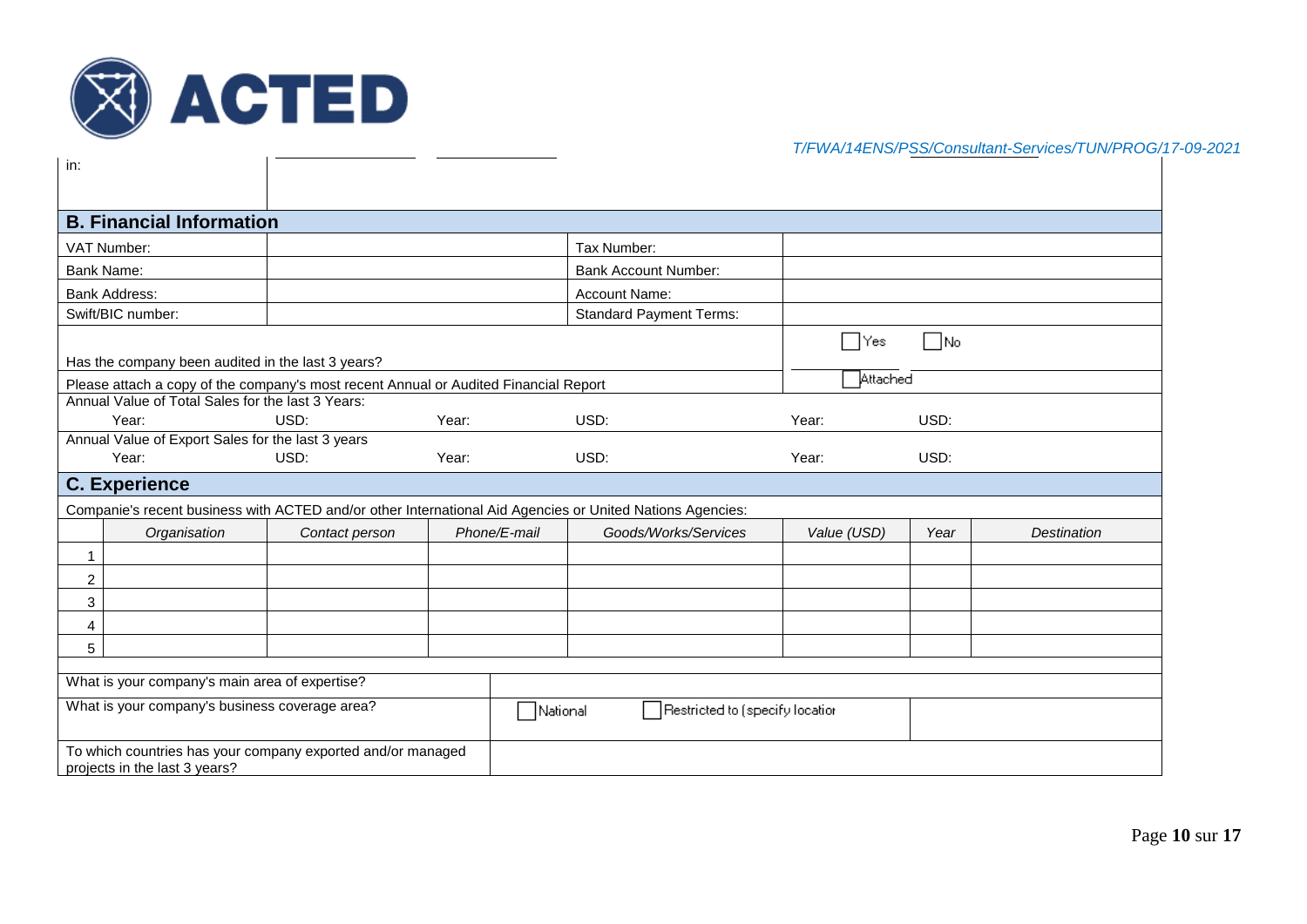

*T/FWA/14ENS/PSS/Consultant-Services/TUN/PROG/17-09-2021*

| Provide any other information that demonstrates your company's<br>qualifications and experience (eg. awards)                             |     |  |          |  |  |  |  |
|------------------------------------------------------------------------------------------------------------------------------------------|-----|--|----------|--|--|--|--|
| List any national or international Trade/Professional Organisations<br>of which your company is a member                                 |     |  |          |  |  |  |  |
| <b>D. Technical Capability</b>                                                                                                           |     |  |          |  |  |  |  |
| Type of Quality Assurance Certificate                                                                                                    |     |  | Attachec |  |  |  |  |
| Type of Certification/Qualification Documents                                                                                            |     |  | Attachec |  |  |  |  |
| International Offices/Representation                                                                                                     |     |  |          |  |  |  |  |
| List below up to 10 of the core Goods and/or Services your company sells:                                                                |     |  |          |  |  |  |  |
| 1)                                                                                                                                       | 6)  |  |          |  |  |  |  |
| $\bf{2)}$                                                                                                                                | 7)  |  |          |  |  |  |  |
| 3)                                                                                                                                       | 8)  |  |          |  |  |  |  |
| 4)                                                                                                                                       | 9)  |  |          |  |  |  |  |
| 5)                                                                                                                                       | 10) |  |          |  |  |  |  |
| List the main assets of your company (trucks & heavy machines, heavy & valuable equipment, premises & warehouses, production sites etc.) |     |  |          |  |  |  |  |
| 1)                                                                                                                                       | 6)  |  |          |  |  |  |  |
| 2)                                                                                                                                       | 7)  |  |          |  |  |  |  |
| 3)                                                                                                                                       | 8)  |  |          |  |  |  |  |
| 4)                                                                                                                                       | 9)  |  |          |  |  |  |  |
| 5)                                                                                                                                       | 10) |  |          |  |  |  |  |
| <b>E. Miscellaneous</b>                                                                                                                  |     |  |          |  |  |  |  |
| No<br>⊟Yes<br>Does your company have an Environmental Policy? (Yes/No)                                                                   |     |  |          |  |  |  |  |
| No<br>Does your company have an Ethical Trading Policy? (Yes/No)<br>∣Yes                                                                 |     |  |          |  |  |  |  |
| ∩No<br>– IYes<br>Does your company have an Anti-terrorist Policy? (Yes/No)                                                               |     |  |          |  |  |  |  |
| ∣Yes<br>$\Box$ No<br>Is your company compliant with the EU General Data Protection Regulation (or equivalent)? (Yes/No)                  |     |  |          |  |  |  |  |
| Attached<br>If you answered yes to the above two questions, please attach copies of your policy:                                         |     |  |          |  |  |  |  |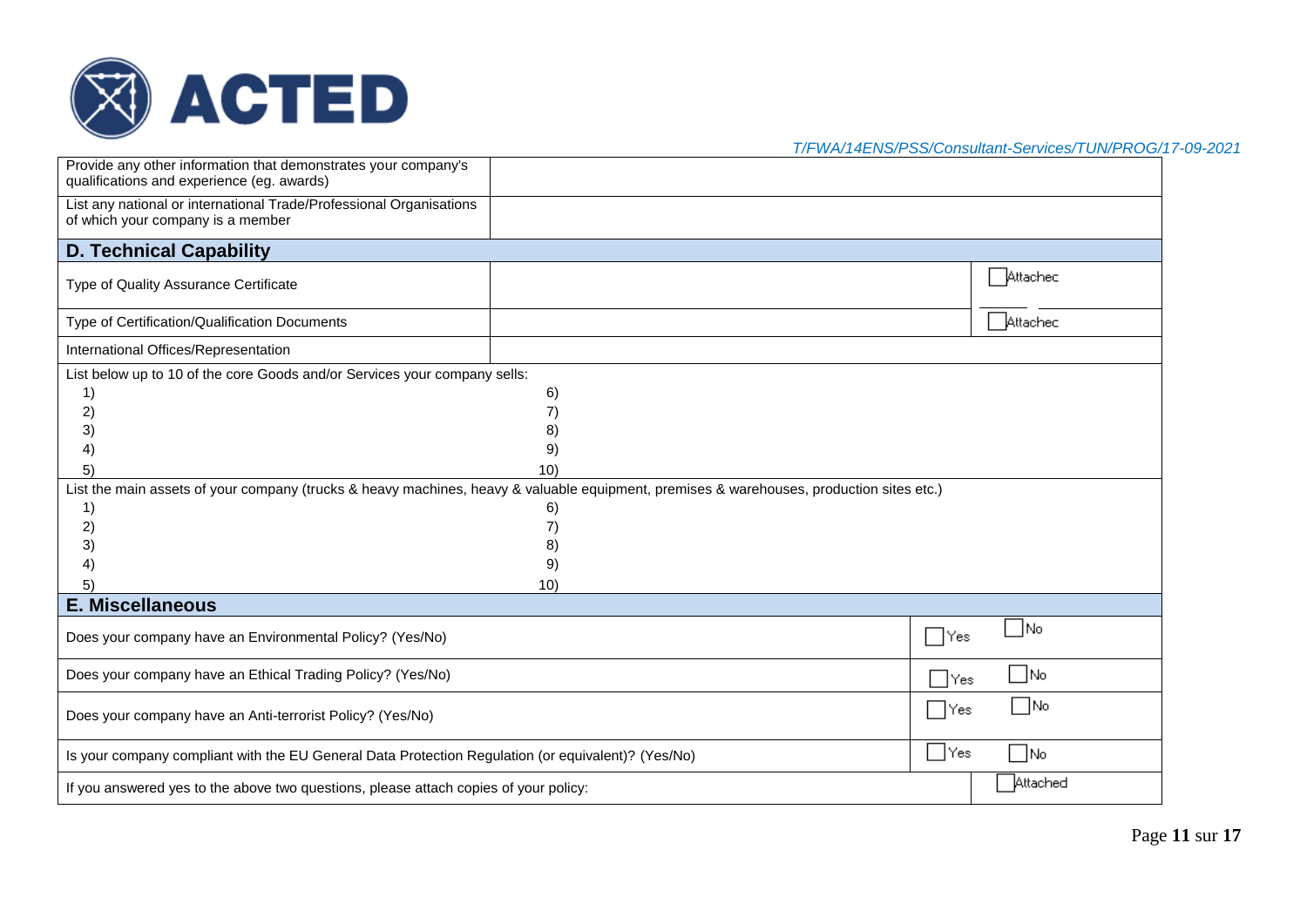

| Has your company ever been bankrupt, or is in the process of being wound up, having its affairs administered by the courts, has entered into an<br>arrangement with creditors, has suspended business activities, is the subject of proceedings concerning these matters, or is in any analogous<br>situation arising from a similar procedure provided for in national law? | TYes    | -INc |
|------------------------------------------------------------------------------------------------------------------------------------------------------------------------------------------------------------------------------------------------------------------------------------------------------------------------------------------------------------------------------|---------|------|
| If you answered yes, please<br>provide details:                                                                                                                                                                                                                                                                                                                              |         |      |
| Has your company ever been convicted of an offence concerning its professional conduct by a judgment which as force of res judicata?                                                                                                                                                                                                                                         | Yes     | -INc |
| If you answered yes, please<br>provide details:                                                                                                                                                                                                                                                                                                                              |         |      |
| Has your company ever been guilty of grave professional misconduct proven by other menas?                                                                                                                                                                                                                                                                                    | – I Yes |      |
| If you answered yes, please<br>provide details:                                                                                                                                                                                                                                                                                                                              |         |      |
| Has your company ever not fulfilled its obligations relating to the payment of social security contributions, or the payment of taxes in accordance<br>with the law of the country in which it is established, or with those of France, or those of the country where the contract is to be performed?                                                                       | ∏Yes    | -INc |
| If you answered yes, please<br>provide details:                                                                                                                                                                                                                                                                                                                              |         |      |
| Has your company ever been the subject of a judgement which has the force of res judicata for fraud, corruption, involvment in a criminal<br>organisation or any other illegal activity?                                                                                                                                                                                     | – I Yes | -INc |
| If you answered yes, please<br>provide details:                                                                                                                                                                                                                                                                                                                              |         |      |
| Has your company ever been declared to be in serious breach of contract for failure to comply with its contractual obligations, following another<br>procurement procedure or grant award procedure financed by a donor country?                                                                                                                                             | – I Yes |      |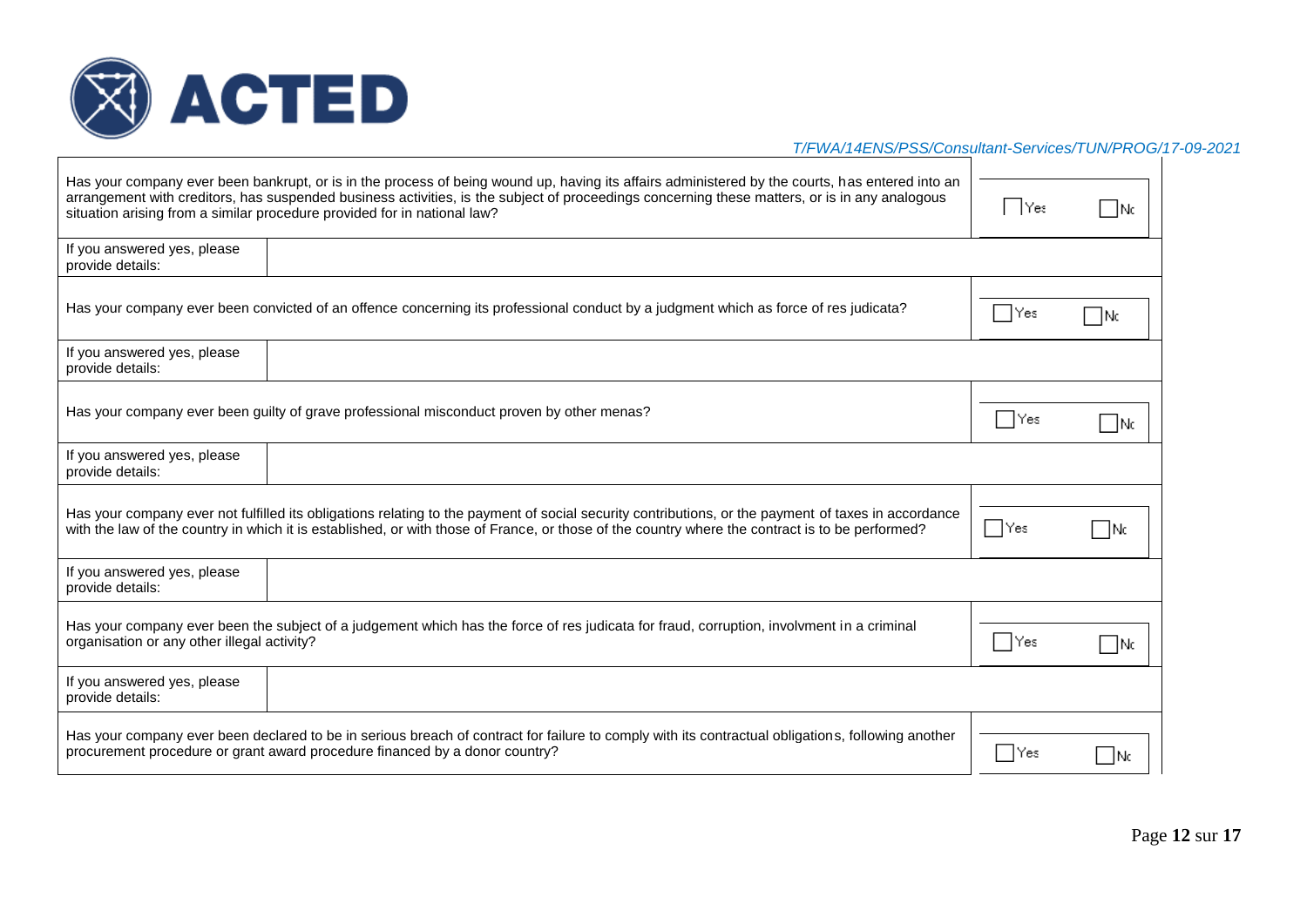

| If you answered yes, please<br>provide details:            |                                                                                                                                                                                                                                  |                                                                                                                                                                                                                                                                                                                                                                                                                                                                                                                  |
|------------------------------------------------------------|----------------------------------------------------------------------------------------------------------------------------------------------------------------------------------------------------------------------------------|------------------------------------------------------------------------------------------------------------------------------------------------------------------------------------------------------------------------------------------------------------------------------------------------------------------------------------------------------------------------------------------------------------------------------------------------------------------------------------------------------------------|
|                                                            | Has your company ever been declared to be in serious breach of contract for failure to comply with its contractual obligations, following another<br>procurement procedure or grant award procedure financed by a donor country? | – I Yes<br>1Nc                                                                                                                                                                                                                                                                                                                                                                                                                                                                                                   |
| If you answered yes, please<br>provide details:            |                                                                                                                                                                                                                                  |                                                                                                                                                                                                                                                                                                                                                                                                                                                                                                                  |
| ACTED)?                                                    | Has your company ever been in any dispute with any Governement Agency, the United Nations, or International Aid Organisations (including                                                                                         | lYes.<br>– INc                                                                                                                                                                                                                                                                                                                                                                                                                                                                                                   |
| If you answered yes, please<br>provide details:            |                                                                                                                                                                                                                                  |                                                                                                                                                                                                                                                                                                                                                                                                                                                                                                                  |
| Do you agree with terms of payment of 30<br>days?          | office?<br>$ Y$ es<br>TNE                                                                                                                                                                                                        | Do you accept visit of ACTED staff & external auditors to your<br>– INc<br>l Yes                                                                                                                                                                                                                                                                                                                                                                                                                                 |
|                                                            |                                                                                                                                                                                                                                  |                                                                                                                                                                                                                                                                                                                                                                                                                                                                                                                  |
|                                                            | <b>PART II: CERTIFICATION</b>                                                                                                                                                                                                    |                                                                                                                                                                                                                                                                                                                                                                                                                                                                                                                  |
| against Sexual Exploitation.                               | (available on https://www.acted.org/en/about-us/values-and-policies/code-of-conduct-and-policies/ and on request at any ACTED office).                                                                                           | I, the undersigned warrant that the information provided in this form is correct, and in the event of changes, details will be provided to ACTED as soon as possible<br>in writing. I also understand that ACTED does not do business with companies, or any affiliates or subsidiaries, which engage in any practices that are in breach<br>of ACTED policies for Child Protection, Conflict of Interest Prevention, Anti-fraud & Anti-Corruption, Anti-terrorism & Anti-Money Laundering, Data Protection, and |
| Name:                                                      | Date:                                                                                                                                                                                                                            |                                                                                                                                                                                                                                                                                                                                                                                                                                                                                                                  |
| <b>Title/Position</b>                                      | Place:                                                                                                                                                                                                                           |                                                                                                                                                                                                                                                                                                                                                                                                                                                                                                                  |
| E-mail address (for contact for<br>verification purposes): | Signature:                                                                                                                                                                                                                       |                                                                                                                                                                                                                                                                                                                                                                                                                                                                                                                  |
| Phone number (for contact for<br>verification purposes):   | Company Stamp:                                                                                                                                                                                                                   |                                                                                                                                                                                                                                                                                                                                                                                                                                                                                                                  |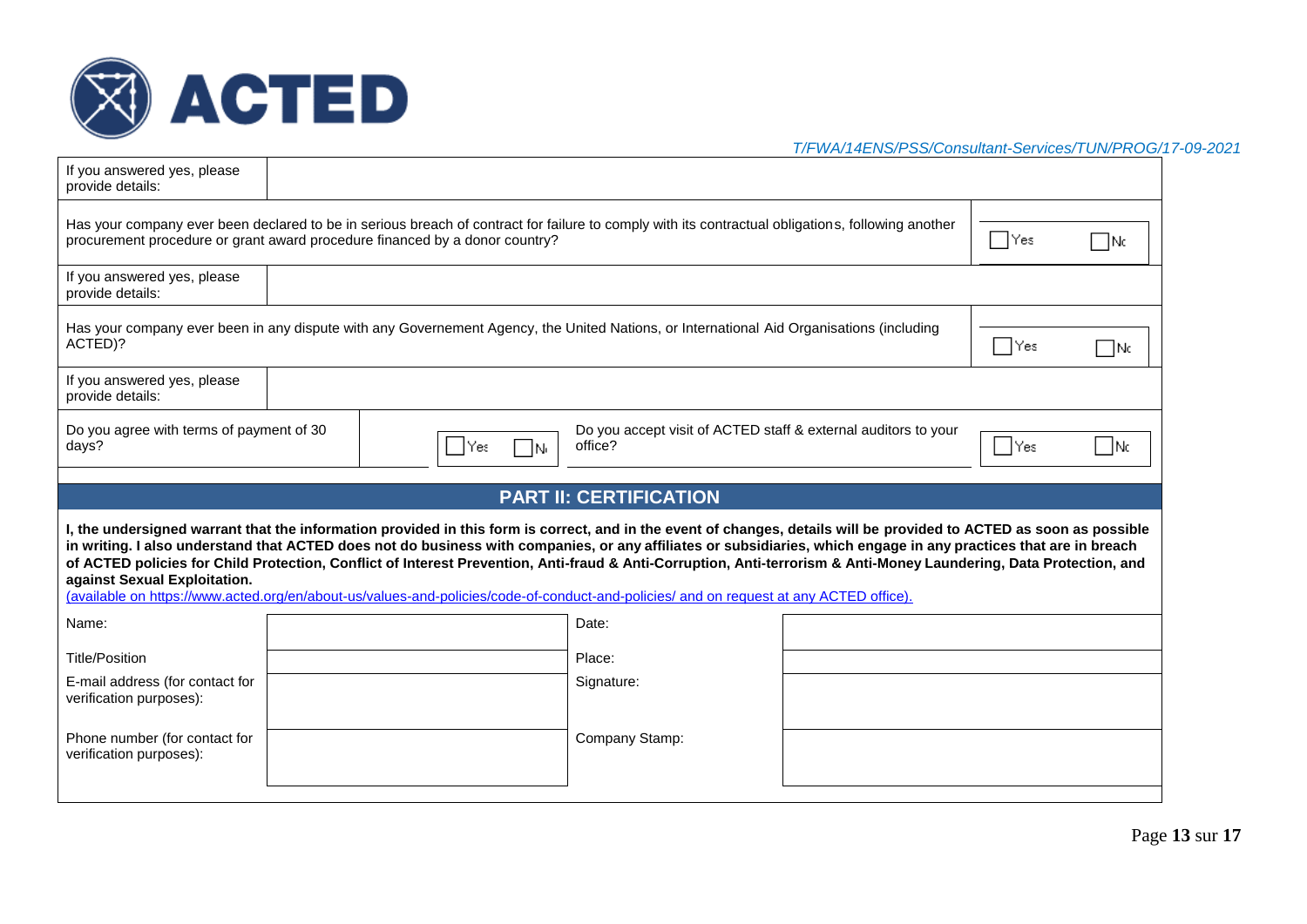

|                 | <b>Check list of supporting documents</b>                            |                                       |         | For ACTED use only |
|-----------------|----------------------------------------------------------------------|---------------------------------------|---------|--------------------|
| 1)              | <b>Trading license</b>                                               | Attachec NA                           | Checked |                    |
| 2)              | VAT registration/tax clearance certificate                           | Attachec<br>NA.                       | Checked |                    |
| 3)              | Company profile                                                      | NA<br>Attachec                        | Checkec |                    |
| 4)              | Proof of trading/dealership/agent                                    | NА<br>Attachec                        | Checked |                    |
| 5)              | Evidence of similar contracts                                        | N٨<br>Attachec                        | Checked |                    |
| 6)              | References                                                           | NА<br>Attachec                        | Checked |                    |
| 7)              | Particulars of CEO and key personnel                                 | NА<br>Attachec                        | Checked |                    |
| 8)              | Articles of Association & Certificate of incorporation               | N۸<br>Attached                        | Checked |                    |
| 9)              | Financial statements (latest)                                        | <b>NA</b><br>Attachec                 | Checked |                    |
| 10)             | Other (specify):                                                     | Attachec<br>N٨                        | Checked |                    |
|                 |                                                                      |                                       |         |                    |
|                 |                                                                      | PART III: ASSESSMENT (ACTED use only) |         |                    |
|                 | <b>Assessors</b>                                                     |                                       |         |                    |
|                 | Name & Title of Assessing ACTED Staff:                               |                                       |         |                    |
| 1)              | 3)                                                                   |                                       |         |                    |
| 2)              | 4)                                                                   |                                       |         |                    |
|                 | Findings of Vendor's assessment:                                     |                                       |         |                    |
|                 |                                                                      |                                       |         |                    |
|                 |                                                                      |                                       |         |                    |
|                 | Vendor's office/ warehouse / works site visited?<br>Yes              | 1No                                   | Date:   |                    |
|                 | Findings of Site Visit / Works Visit / Consultation with References: |                                       |         |                    |
|                 |                                                                      |                                       |         |                    |
| <b>Decision</b> |                                                                      |                                       |         |                    |
|                 | Reason:<br>Rejected<br>To be included in ACTED Datal                 |                                       |         | Date:              |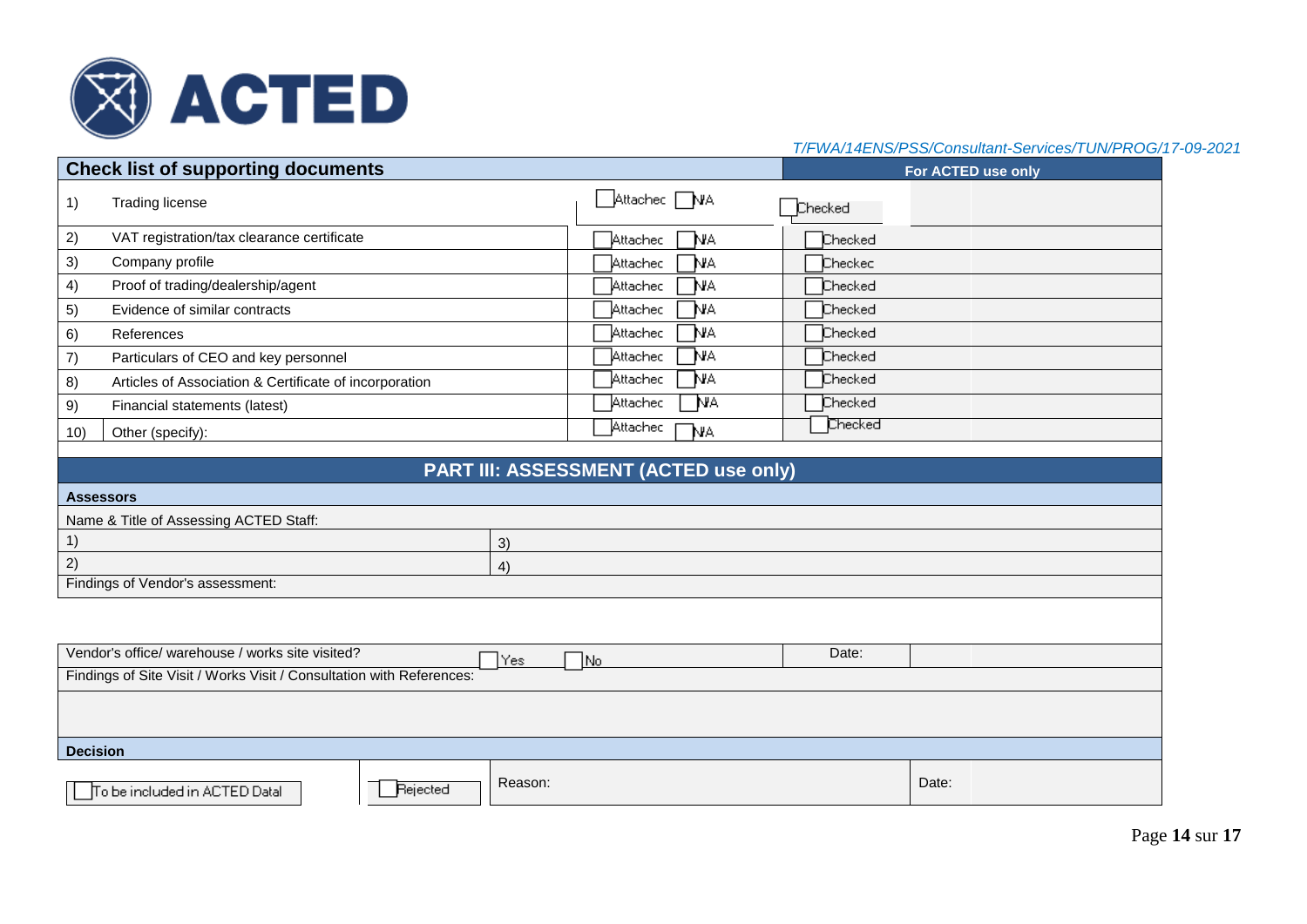

**By signing this supplier assessment, I hereby testify that:**

- **- I do not have any conflict of interest with any of the suppliers listed in the present document (as per ACTED Conflict of Interest Prevention policy)**
- **- I have not taken part into any fraudulent nor corruptive practice for the present procurement (as per ACTED Anti-Fraud & Corruption policy)**

| Area Logistics Manager's /<br><b>Country Logistics Manager's Name:</b> | Signature: |  |
|------------------------------------------------------------------------|------------|--|
|                                                                        |            |  |

Authorized Representative Name: \_\_\_\_\_\_\_\_\_\_\_\_\_\_\_\_\_\_\_\_\_\_\_\_\_

| Signature: |  |  |
|------------|--|--|
|            |  |  |

Stamp: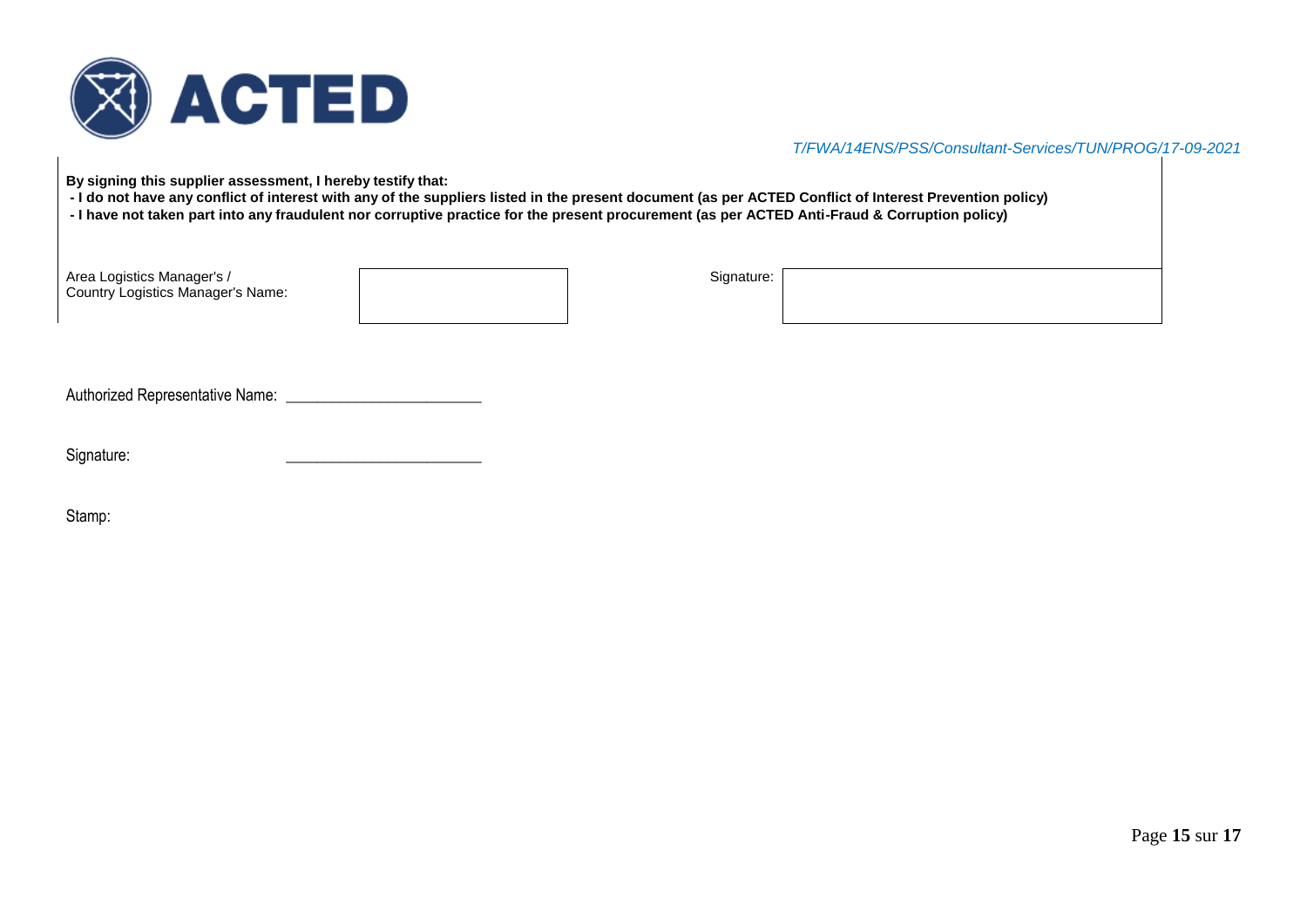

 $\overline{a}$ *T/FWA/14ENS/PSS/Consultant-Services/TUN/PROG/17-09-2021*

**Form PRO-06-03 Version1.3**

# **PART E- BIDDER'S CHECK LIST**

**ACTED Tunisia/Libya**

Date: *(to be filled by the supplier)*

# Tender N°: *T/FWA/14ENS/PSS/Consultant-Services/TUN/PROG/17-09-2021*

# **BEFORE SENDING YOUR BIDDING DOCUMENTS, PLEASE CHECK THAT EACH OF THE FOLLOWING ITEM IS COMPLETE AND RESPECTS THE FOLLOWING CRITERIA :**

| <b>Description</b>                                                                                                                                       |            | To be filled<br>in by Bidder |     |           | For ACTED use only (to be filled in<br>by Purchase Committee) |
|----------------------------------------------------------------------------------------------------------------------------------------------------------|------------|------------------------------|-----|-----------|---------------------------------------------------------------|
|                                                                                                                                                          |            | <b>Included</b>              |     | Present   | Comments                                                      |
| 1.An original and one copy of the bid have been<br>provided (compulsory)                                                                                 | <b>Yes</b> | <b>No</b>                    | Yes | <b>No</b> |                                                               |
| 2. PART A – Instructions to Bidders is attached.<br>filled, signed and stamped by the supplier on<br>every page or on the last page (compulsory)         |            |                              |     |           |                                                               |
| 3. PART B - Offer Form is attached, filled,<br>signed and stamped by the supplier on every<br>page or on the last page (compulsory)                      |            |                              |     |           |                                                               |
| 4. The prices in the Offer Form are in EUR and USD<br>(compulsory)                                                                                       |            |                              |     |           |                                                               |
| 5. PART C - Bidders Questionnaire Form is<br>attached, filled, signed and stamped by the<br>supplier on every page or on the last page<br>(compulsory)   |            |                              |     |           |                                                               |
| 6. PART D - Bidder's Ethical Declaration is<br>attached, filled, signed and stamped by the<br>supplier on every page or on the last page<br>(compulsory) |            |                              |     |           |                                                               |
| 7.ACTED General Conditions of Purchase is<br>attached, filled, signed and stamped by the<br>supplier on every page or on the last page<br>(optional)     |            |                              |     |           |                                                               |
| 8. The Bidding documents are filled in English.                                                                                                          |            |                              |     |           |                                                               |
| 9. ANNEXES - Proofs of past performances in a<br>similar field of activity are provided (compulsory)                                                     |            |                              |     |           |                                                               |
| 10. ANNEXES - A Copy of Company registration<br>documents and license are included (compulsory)                                                          |            |                              |     |           |                                                               |
| 11. ANNEXES - A Copy of the Legal representative<br>ID included (compulsory)                                                                             |            |                              |     |           |                                                               |
| 10. Staff CV (compulsory)                                                                                                                                |            |                              |     |           |                                                               |